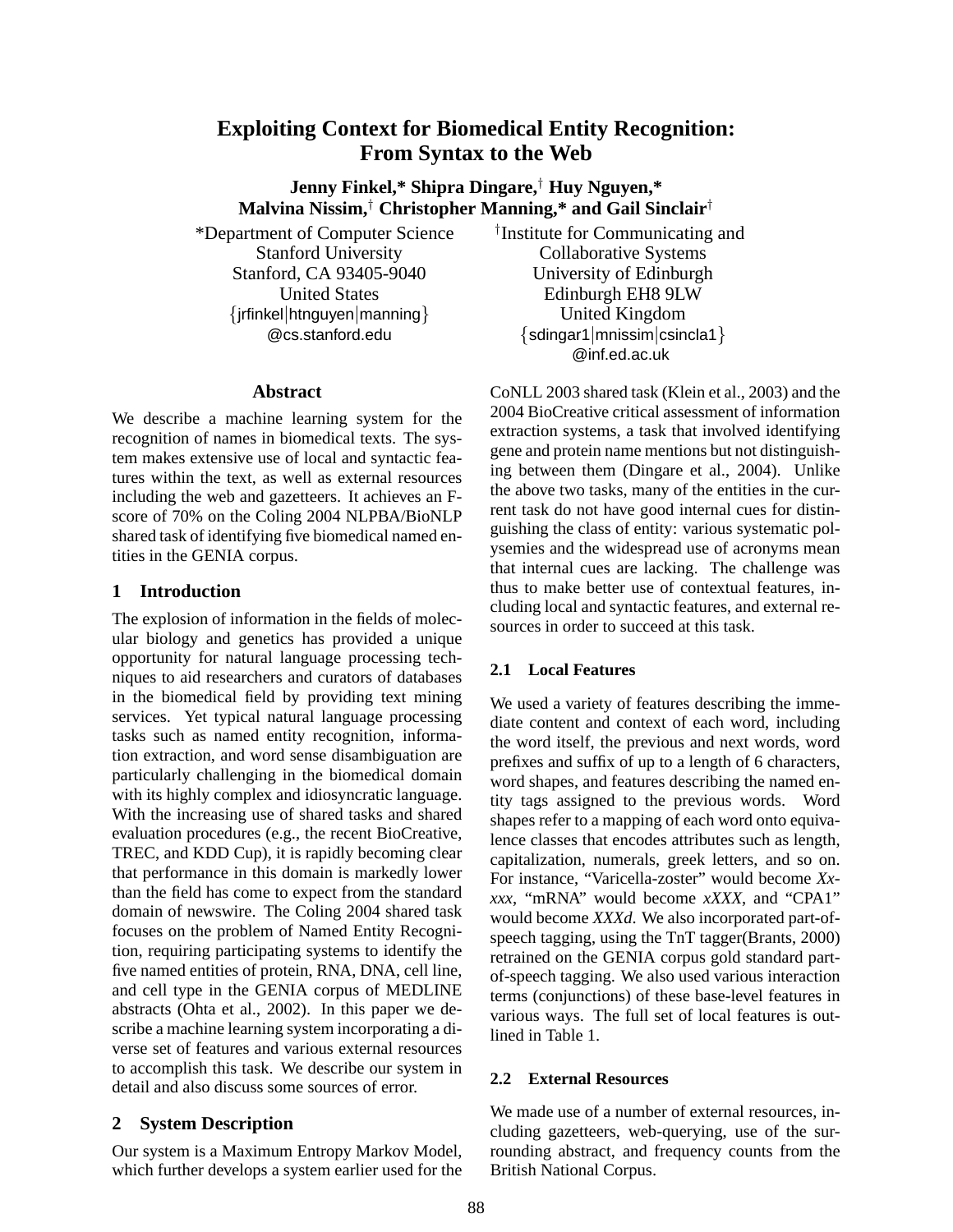| Word Features        | $W_i, W_{i-1}, W_{i+1}$                                                    |
|----------------------|----------------------------------------------------------------------------|
|                      | Disjunction of 5 prev words                                                |
|                      | Disjunction of 5 next words                                                |
| TnT POS              | $\overline{\text{POS}_{i}, \text{POS}_{i-1}}, \text{POS}_{i+1}$            |
| Prefix/suffix        | Up to a length of $6$                                                      |
| <b>Abbreviations</b> | $abbr_i$                                                                   |
|                      | $\overline{abbr_{i-1} + abbr_i}$                                           |
|                      | $\overline{abbr_i + abbr_{i+1}}$                                           |
|                      | $abbr_{i-1} + abbr_i + abbr_{i+1}$                                         |
| Word Shape           | shape <sub>i</sub> , shape <sub>i-1</sub> , shape <sub>i+1</sub>           |
|                      | shape <sub>i-1</sub> + shape <sub>i</sub>                                  |
|                      | shape <sub>i</sub> + shape <sub>i+1</sub>                                  |
|                      | shape <sub>i-1</sub> + shape <sub>i</sub> + shape <sub>i+1</sub>           |
| Prev <sub>NE</sub>   | $\overline{\text{NE}_{i-1}}$ , $\text{NE}_{i-2}$ + $\text{NE}_{i-1}$       |
|                      | $NE_{i-3} + NE_{i-2} + NE_{i-1}$                                           |
| Prev NE + Word       | $NE_{i-1} + w_i$                                                           |
| $Prev NE + POS$      | $NE_{i-1} + POS_{i-1} + POS_i$                                             |
|                      | $NE_{i-2} + NE_{i-1} + POS_{i-2} +$                                        |
|                      | $POS_{i-1}$ + $POS_{i}$                                                    |
| Prev $NE + Shape$    | $NE_{i-1} + shape_i$                                                       |
|                      | $NE_{i-1}$ + shape <sub>i+1</sub>                                          |
|                      | $\overline{\text{NE}_{i-1}}$ + shape <sub>i</sub> – 1 + shape <sub>i</sub> |
|                      | $NE_{i-2} + NE_{i-1} + shape_{i-2} +$                                      |
|                      | shape $_{i-1}$ + shape <sub>i</sub>                                        |
| Paren-Matching       | Signals when one parenthesis                                               |
|                      | in a pair has been assigned a                                              |
|                      | different tag than the other in a                                          |
|                      | window of 4 words                                                          |

Table 1: Local Features (+ indicates conjunction)

## **2.2.1 Frequency**

Many entries in gazetteers are ambiguous words, occasionally used in the sense that the gazetteer seeks to represent, but at least as frequently not. So while the information that a token was seen in a gazetteer is an unreliable indicator of whether it is an entity, less frequent words are less likely to be ambiguous than more frequent ones. Additionally, more frequent words are likely to have been seen often in the training data and the system should be better at classifying them, while less frequent words are a common source of error and their classification is more likely to benefit from the use of external resources. We assigned each word in the training and testing data a frequency category corresponding to its frequency in the British National Corpus, a 100 million word balanced corpus, and used conjunctions of this category and certain other features.

## **2.2.2 Gazetteers**

Our gazetteer contained only gene names and was compiled from lists from biomedical websites (such as LocusLink) as well as from the Gene Ontology and the data provided for the BioCreative 2004 tasks. The final gazetteer contained 1,731,496 entries. Because it contained only gene names, and for the reasons discussed earlier, we suspect that it was not terribly useful for identifying the presences of entities, but rather that it mainly helped to establish the exact beginning and ending point of multi-word entities recognized mainly through other features.

## **2.2.3 Web**

For each of the named entity classes, we built indicative contexts, such as "X mRNA" for RNA, or "X ligation" for protein. For each entity X which had a frequency lower than 10 in the British National Corpus, we submitted instantiations of each pattern to the web, using the Google API, and obtained the number of hits. The pattern that returned the highest number of hits determined the feature value (e.g., "web-protein", or "web-RNA"). If no hits were returned by any pattern, a value "O-web" was assigned. This value was also assigned to all words whose frequency was higher than 10 (using yet another value for words with higher frequency did not improve the tagger's performance).

## **2.2.4 Abstracts**

A number of NER systems have made effective use of how the same token was tagged in different parts of the same document (see (Curran and Clark, 2003) and (Mikheev et al., 1999)). A token which appears in an unindicative context in one sentence may appear in a very obvious context in another sentence in the same abstract. To leverage this we tagged each abstract twice, providing for each token a feature indicating whether it was tagged as an entity elsewhere in the abstract. This information was only useful when combined with information on frequency.

## **2.3 Deeper Syntactic Features**

While the local features discussed earlier are all fairly surface level, our system also makes use of deeper syntactic features. We fully parsed the training and testing data using the Stanford Parser of (Klein and Manning, 2003) operating on the TnT part-of-speech tagging – we believe that the unlexicalized nature of this parser makes it a particularly suitable statistical parser to use when there is a large domain mismatch between the training material (*Wall Street Journal* text) and the target domain, but have not yet carefully evaluated this. Then, for each word in the sentence which is inside a noun phrase, the head and governor of the noun phrase are extracted. These features are not very useful when identifying only two classes (such as GENE and OTHER in the BioCreative task), but they were quite useful for this task because of the large number of classes which the system needed to distinguish between. Because the classifier is now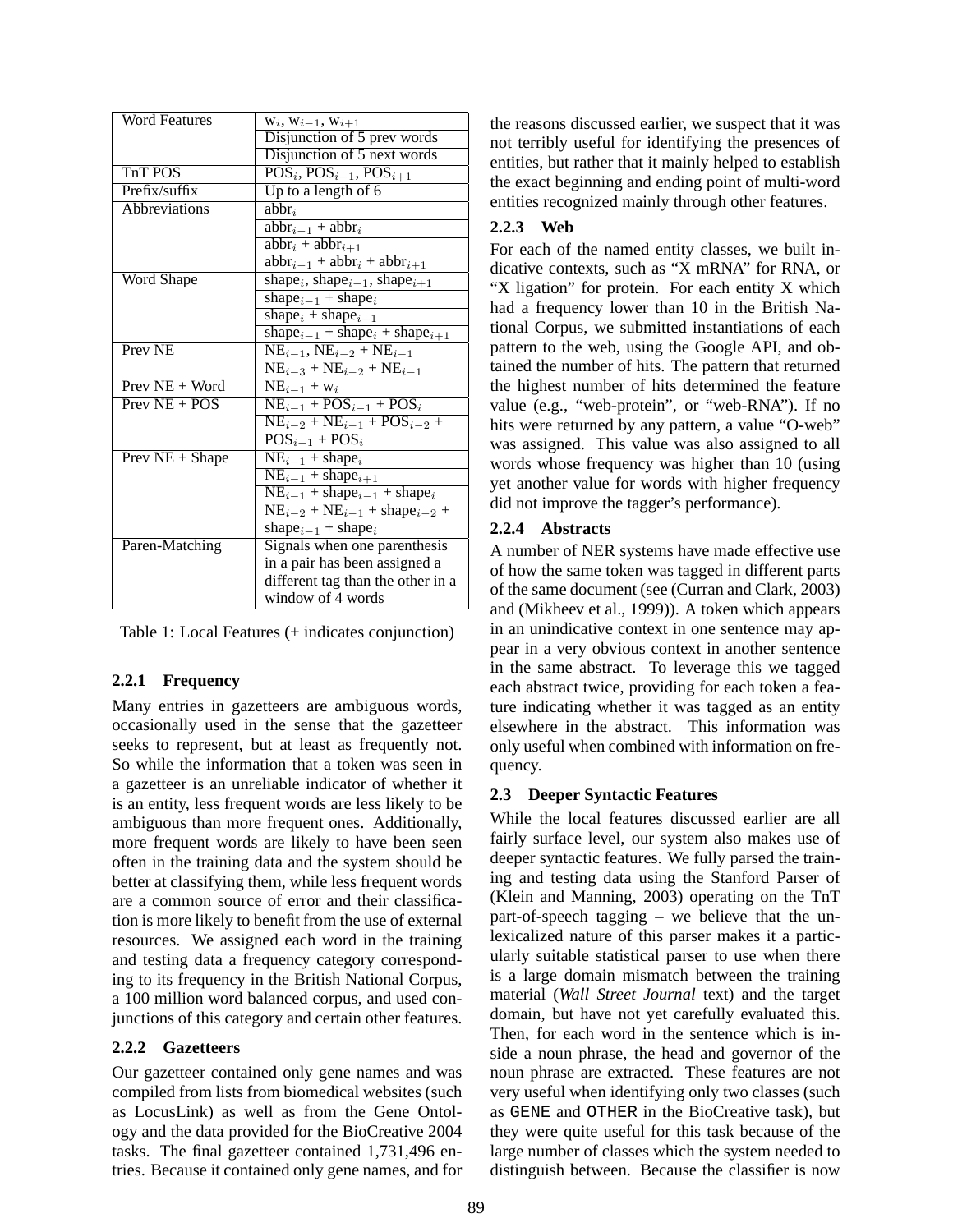choosing between classes where members can look very similar, longer distance information can provide a better representation of the context in which the word appears. For instance, the word *phosphorylation* occurs in the training corpus 492 times, 482 of which it is was classified as other. However, it is the governor of 738 words, of which 443 are protein, 292 are other and only 3 are cell line.

We also made use of abbreviation matching to help ensure consistency of labels. Abbreviations and long forms were extracted from the data using the method of (Schwartz and Hearst, 2003). This data was combined with a list of other abbreviations and long forms extracted from the BioCreative 2004 task. Then all occurrences of either the long or short forms in the data was labeled. These labels were included in the system as features and helped to improve boundary detection.

#### **2.4 Adjacent Entities**

When training our classifier, we merged the B- and I- labels for each class, so it did not learn how to differentiate between the first word of a class and internal word. There were several motivations for doing this. Foremost was memory concerns; our final system trained on just the six classes had 1.5 million features – we just did not have the resources to train it over more classes without giving up many of our features. Our second motivation was that by merging the beginning and internal labels for a particular class, the classifier would see more examples of that class and learn better how to identify it. The drawback of this move is that when two entities belonging to the same class are adjacent, our classifier will automatically merge them into one entity. We did attempt to split them back up using NP chunks, but this severely reduced performance.

### **3 Results and Discussion**

Our results on the evaluation data and a confusion matrix are shown in Tables 2 and 4. Table 4 suggests areas for further work. Collapsing the B- and I- tags does cost us quite a bit. Otherwise confusions between some named entity and being nothing are most of the errors, although protein/DNA and cellline/cell-type confusions are also noticeable.

Analysis of performance in biomedical Named Entity Recognition tends to be dominated by the perceived poorness of the results, stemming from the twin beliefs that performance of roughly ninety percent is the state-of-the-art and that performance of 100% (or close to that) is possible and the goal to be aimed for. Both of these beliefs are questionable, as the top MUC 7 performance of 93.39%

| Entity                        | Precision | Recall | F-Score |  |  |  |
|-------------------------------|-----------|--------|---------|--|--|--|
| <b>Fully Correct</b>          |           |        |         |  |  |  |
| protein                       | 77.40%    | 68.48% | 72.67%  |  |  |  |
| <b>DNA</b>                    | 66.19%    | 69.62% | 67.86%  |  |  |  |
| <b>RNA</b>                    | 72.03%    | 65.89% | 68.83%  |  |  |  |
| cell line                     | 59.00%    | 47.12% | 52.40%  |  |  |  |
| cell type                     | 62.62%    | 76.97% | 69.06%  |  |  |  |
| <b>Overall</b>                | 71.62%    | 68.56% | 70.06%  |  |  |  |
| Left Boundary Correct         |           |        |         |  |  |  |
| protein                       | 82.89%    | 73.34% | 77.82%  |  |  |  |
| <b>DNA</b>                    | 68.47%    | 72.01% | 70.19%  |  |  |  |
| <b>RNA</b>                    | 75.42%    | 68.99% | 72.06%  |  |  |  |
| cell line                     | 63.80%    | 50.96% | 56.66%  |  |  |  |
| cell type                     | 63.93%    | 78.57% | 70.49%  |  |  |  |
| <b>Overall</b>                | 75.72%    | 72.48% | 74.07%  |  |  |  |
| <b>Right Boundary Correct</b> |           |        |         |  |  |  |
| protein                       | 84.70%    | 74.96% | 79.53%  |  |  |  |
| <b>DNA</b>                    | 74.43%    | 78.29% | 76.31%  |  |  |  |
| <b>RNA</b>                    | 78.81%    | 72.09% | 75.30%  |  |  |  |
| cell line                     | 70.2%     | 56.07% | 62.34%  |  |  |  |
| cell type                     | 71.68%    | 88.10% | 79.05%  |  |  |  |
| <b>Overall</b>                | 79.65%    | 76.24% | 77.91%  |  |  |  |

Table 2: Results on the evaluation data

(Mikheev et al., 1998) in the domain of newswire text used an easier performance metric where incorrect boundaries were given partial credit, while both the biomedical NER shared tasks to date have used an exact match criterion where one is doubly penalized (both as a FP and as a FN) for incorrect boundaries. However, the difference in metric clearly cannot account entirely for the performance discrepancy between newswire NER and biomedical NER. Biomedical NER appears to be a harder task due to the widespread ambiguity of terms out of context, the complexity of medical language, and the apparent need for expert domain knowledge. These are problems that more sophisticated machine learning systems using resources such as ontologies and deep processing might be able to overcome. However, one should also consider the inherent "fuzziness" of the classification task. The few existing studies of inter-annotator agreement for biomedical named entities have measured agreement between 87%(Hirschman, 2003) and 89%(Demetrious and Gaizauskas, 2003). As far as we know there are no inter-annotator agreement results for the GE-NIA corpus, and it is necessary to have such results before properly evaluating the performance of systems. In particular, the fact that BioNLP sought to distinguish between gene and protein names, when these are known to be systematically ambiguous, and when in fact in the GENIA corpus many entities were doubly classified as "protein molecule or